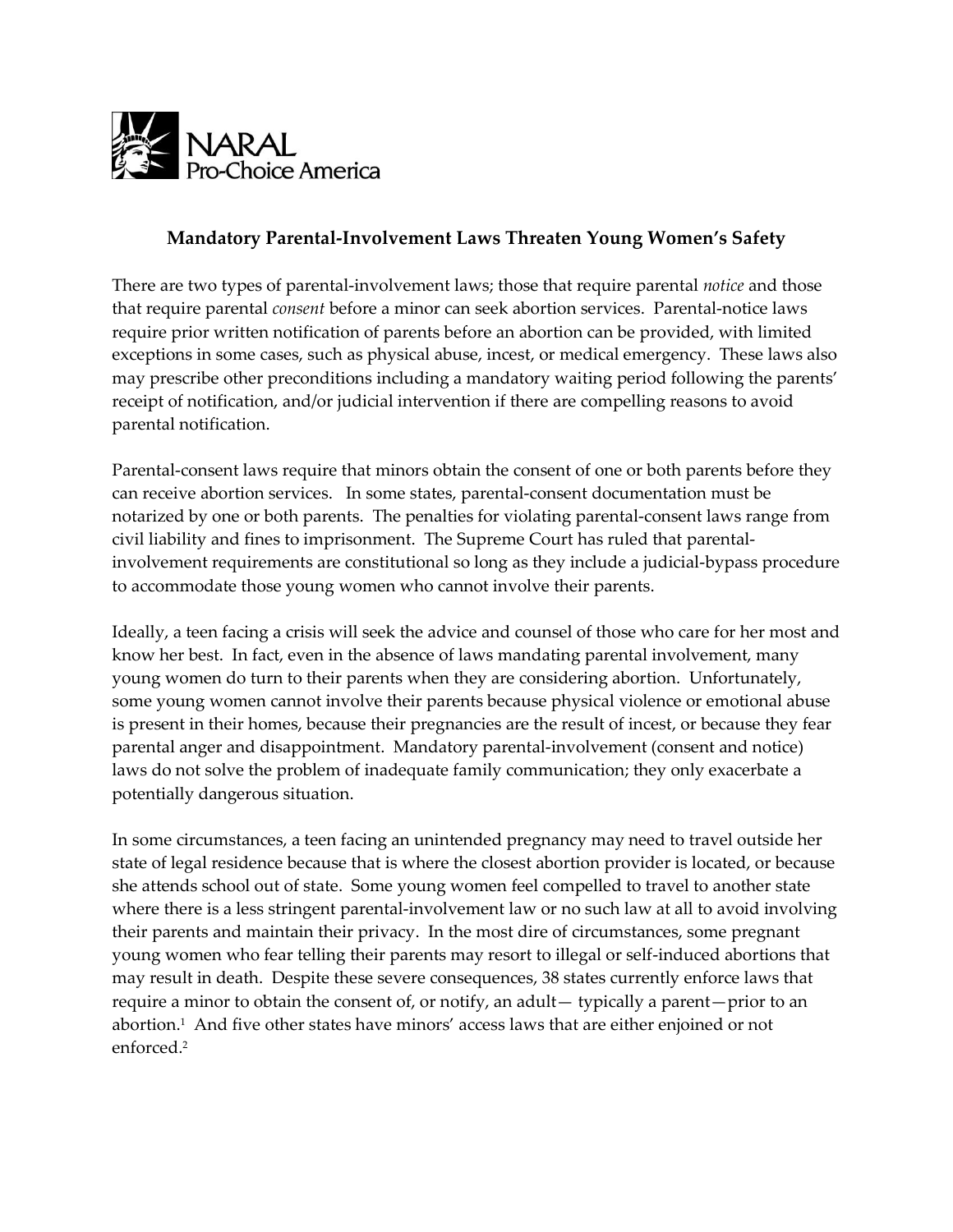## **Federal Legislative History**

In recent years, anti-choice legislators in Congress have attempted to pass two pieces of federal legislation that would impose draconian criminal parental-involvement laws on every state in the country. The first, called the "Child Custody Protection Act," criminalizes caring and loving adults—including grandparents, adult siblings, and religious counselors—who accompany a teen out of state for abortion care if the home state parental-involvement law has not been met. $^3$ In 2006, anti-choice lawmakers raised the stakes, introducing for the first time the Child Interstate Abortion Notification Act (CIANA). In addition to the restrictive provisions in the CCPA, CIANA imposes a convoluted patchwork of parental-involvement laws on women and doctors across the country, making it virtually impossible for young women to access abortion services in another state.<sup>4</sup> Both measures would threaten young women's health and deny them the support and guidance they need from responsible and caring adults.

## **Government Cannot Mandate Healthy and Open Communication in Families**

Government cannot mandate healthy family communication. Laws requiring parental notice or consent actually may endanger the young women they purport to protect by increasing the possibility of illegal and self-induced abortion, family violence, suicide, later abortions, and unwanted childbirth.<sup>5</sup>

- A majority of young adults who are pregnant and seek abortion care indicate that their parents are aware that they are doing so.<sup>6</sup> Furthermore, in states without parentalinvolvement laws, 61 percent of parents knew of their daughter's decision to terminate a pregnancy.<sup>7</sup>
- Even before reaching the point of having to discuss abortion, research indicates that a majority of teens talk to their parents about sex, STDs, and birth control.<sup>8</sup>
- Parental-involvement laws appear to have had little effect on reducing abortion rates among teens.<sup>9</sup>

## **Expert Medical and Health Organizations Oppose Parental-Involvement Mandates**

- The American Medical Association takes the position that: "Physicians should not feel or be compelled to require minors to involve their parents before deciding whether to undergo an abortion. . . . [M]inors should ultimately be allowed to decide whether parental involvement is appropriate."<sup>10</sup>
- The American Academy of Pediatrics also opposes parental-involvement laws: "Legislation mandating parental involvement does not achieve the intended benefit of promoting family communication but it does increase the risk of harm to the adolescent by delaying access to appropriate medical care. . . . [M]inors should not be compelled or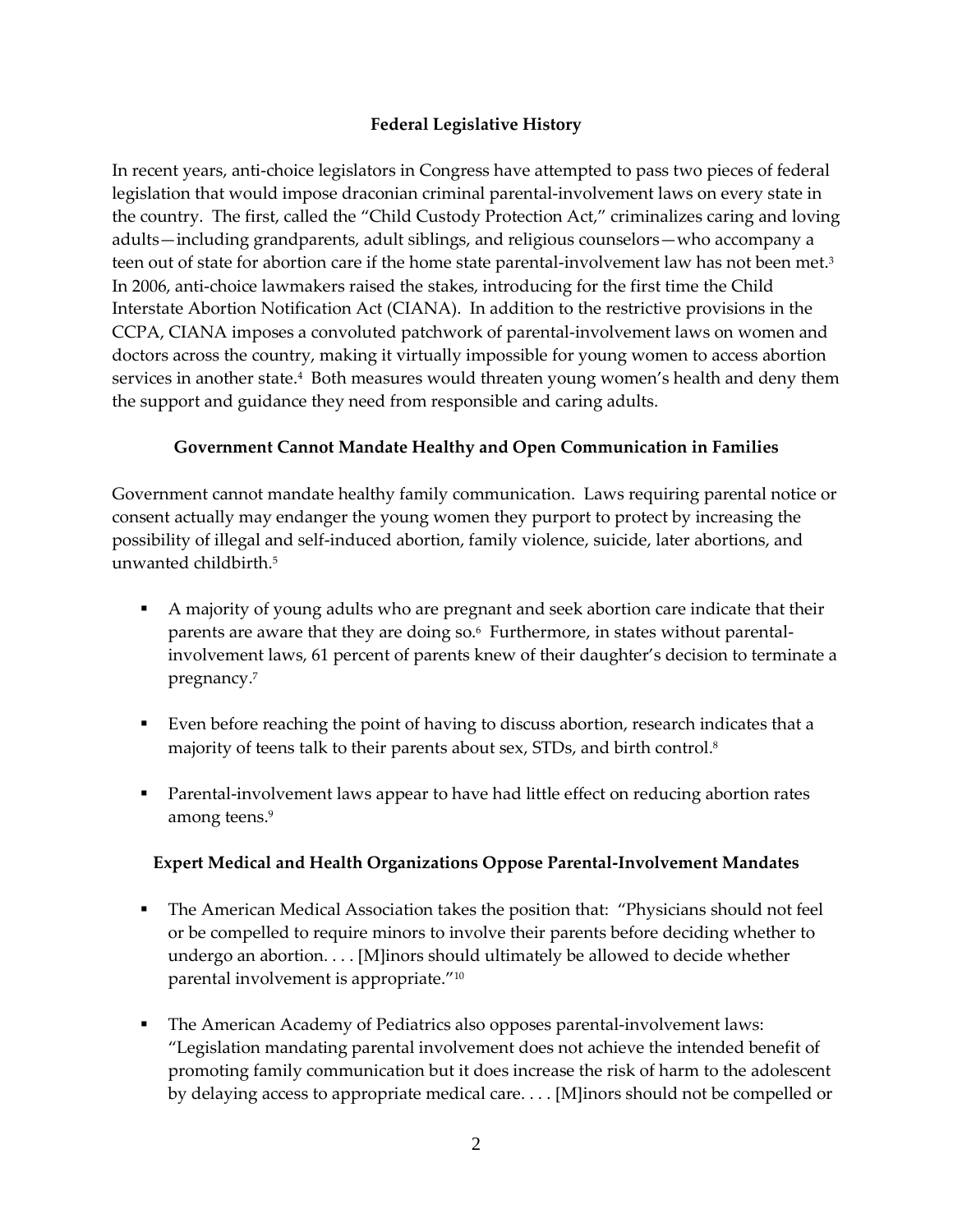required to involve their parents in their decisions to obtain abortions, although they should be encouraged to discuss their pregnancies with their parents and other responsible adults."<sup>11</sup>

 Other major medical groups also oppose parental-involvement laws, including the American Public Health Association, the Society for Adolescent Medicine, the American Medical Women's Association, the American College of Physicians, and the American Psychological Association. 12,13,14,15,16

## **Many Young Women Who Do Not Involve a Parent Have Good Reasons**

Most young women find love, support, and safety in their home. Many, however, justifiably fear that they would be physically or emotionally abused if forced to disclose their pregnancy. Often, a young woman who does not involve a parent in her decision whether to have an abortion comes from a family where government-mandated disclosure would have devastating effects.

- An estimated 678,810 children were found to be victims of abuse or neglect in 2012.<sup>17</sup> Young women considering abortion are particularly vulnerable because research shows that family violence is often at its worst during a family member's pregnancy.<sup>18</sup>
- Nearly half of pregnant teens who have a history of abuse report being assaulted during their pregnancy, most often by a family member.<sup>19</sup> As the Supreme Court has recognized, "Mere notification of pregnancy is frequently a flashpoint for battering and violence within the family. The number of battering incidents is high during the pregnancy and often the worst abuse can be associated with pregnancy."<sup>20</sup>
- Among minors who did not tell a parent of their abortion, 30 percent had experienced violence in their family, feared violence, or being forced to leave home.<sup>21</sup> "My older sister got pregnant when she was seventeen. My mother pushed her against the wall, slapped her across the face and then grabbed her by the hair, pulled her through the living room out the front door and threw her off the porch. We don't know where she is now."<sup>22</sup>
- In Idaho, a 13-year-old student named Spring Adams was shot to death by her father after he learned she was to terminate a pregnancy caused by his acts of incest.<sup>23</sup>

## **Mandatory Parental-Consent and Notice Laws Endanger Young Women's Health**

Parental-consent and notice laws endanger young women's health by forcing some women even some from healthy, loving families—to turn to illegal or self-induced abortion, delay the procedure and increase the medical risk, or bear a child against their will.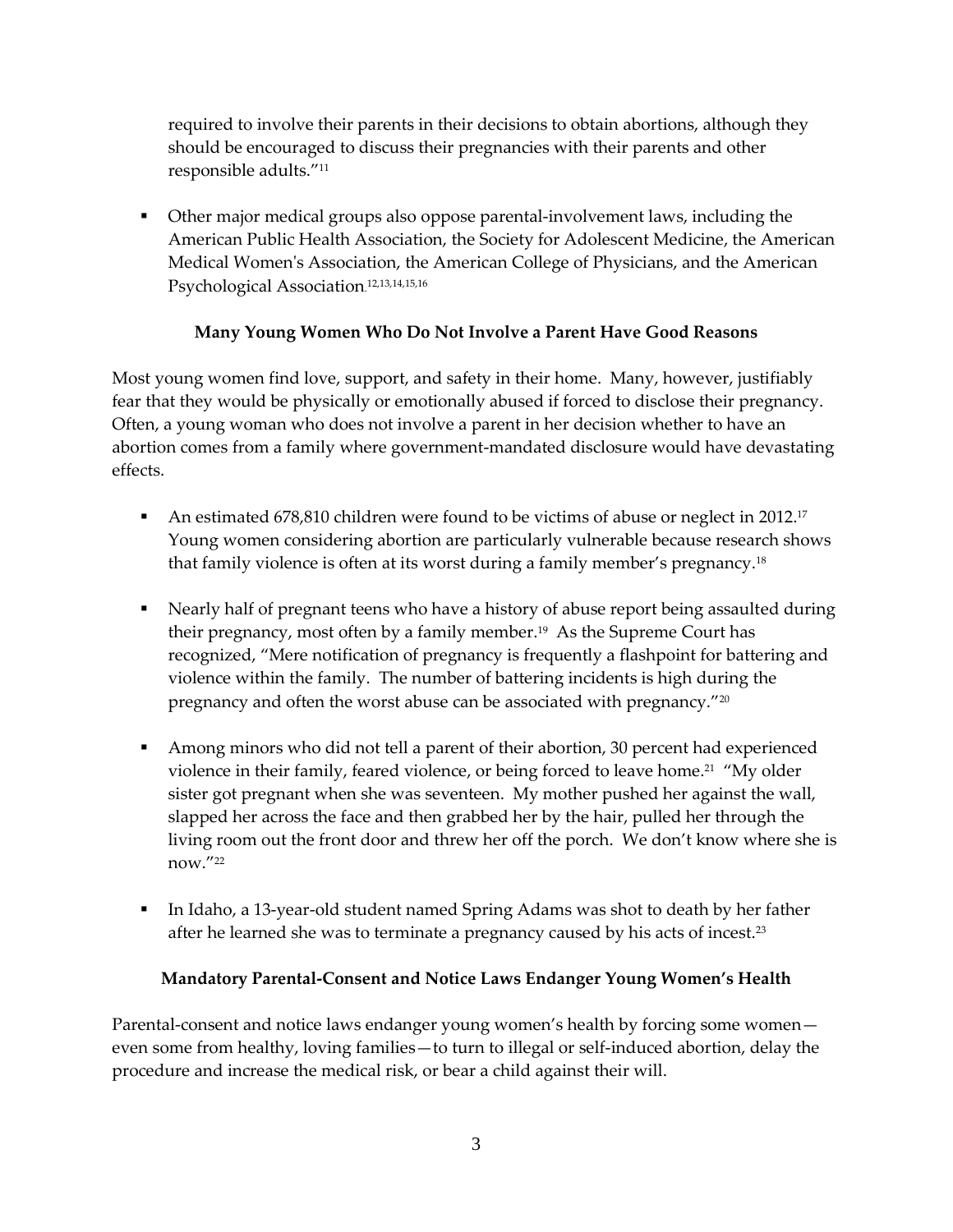- In Indiana, Rebecca Bell, a young woman who had a very close relationship with her parents, died from an illegal abortion that she sought because she did not want her parents to know about her pregnancy. <sup>24</sup> Indiana law required parental consent before she could have a legal abortion.<sup>25</sup>
- The American Medical Association has noted that "[b]ecause the need for privacy may be compelling, minors may be driven to desperate measures to maintain the confidentiality of their pregnancies. They may run away from home, obtain a 'back alley' abortion, or resort to self-induced abortion. The desire to maintain secrecy has been one of the leading reasons for illegal abortion deaths since . . . 1973."<sup>26</sup>
- Recognizing that maintaining confidentiality is essential to minors' willingness to obtain necessary health care related to sexual activity, all 50 states and the District of Columbia authorize minors to consent to the diagnosis and treatment of sexually transmitted infections without parental consent.<sup>27</sup> Many states explicitly include testing and treatment of HIV, with only one state requiring parental notification if a minor tests positive for HIV.<sup>28</sup> In addition, the Supreme Court has recognized that confidential access to contraceptives is essential for minors to exercise their constitutional right to privacy,<sup>29</sup> and federal law requires confidentiality for minors receiving family-planning services through publicly funded programs, such as Title X and Medicaid.<sup>30</sup>
- According to Leslie Tarr Laurie, former president of Tapestry Health Systems, a Massachusetts-based health services provider: "Confidentiality is the cornerstone of our services . . . . We help teenagers avoid not only the costly and often tragic consequences of unintended pregnancy and childbearing, but also an early death from AIDS. The bottom line is, if we don't assure access to confidential health care, teenagers simply will stop seeking the care they desire and need."<sup>31</sup>

#### **Judicial-Bypass Provisions Fail to Protect Young Women**

In challenges to two different parental-involvement laws, the Supreme Court has ruled that a state statute requiring parental involvement must have some sort of bypass procedure, such as a judicial bypass, in order to be constitutional<sup>32</sup> and that no one person may have an absolute veto over a minor's decision to have an abortion.<sup>33</sup> Thus, most states that require parental consent or notice provide—at least as a matter of law—a judicial bypass through which a young woman can seek a court order allowing an abortion without parental involvement.

But bypass procedures are often an inadequate alternative for young women, especially when courts are either not equipped or resistant to granting judicial bypasses. Even for adults, going to court for a judicial order is difficult. For young women without a lawyer, it is overwhelming and at times impossible. Some young women cannot maneuver the legal procedures required or cannot attend hearings scheduled during school hours. Others do not go to court or delay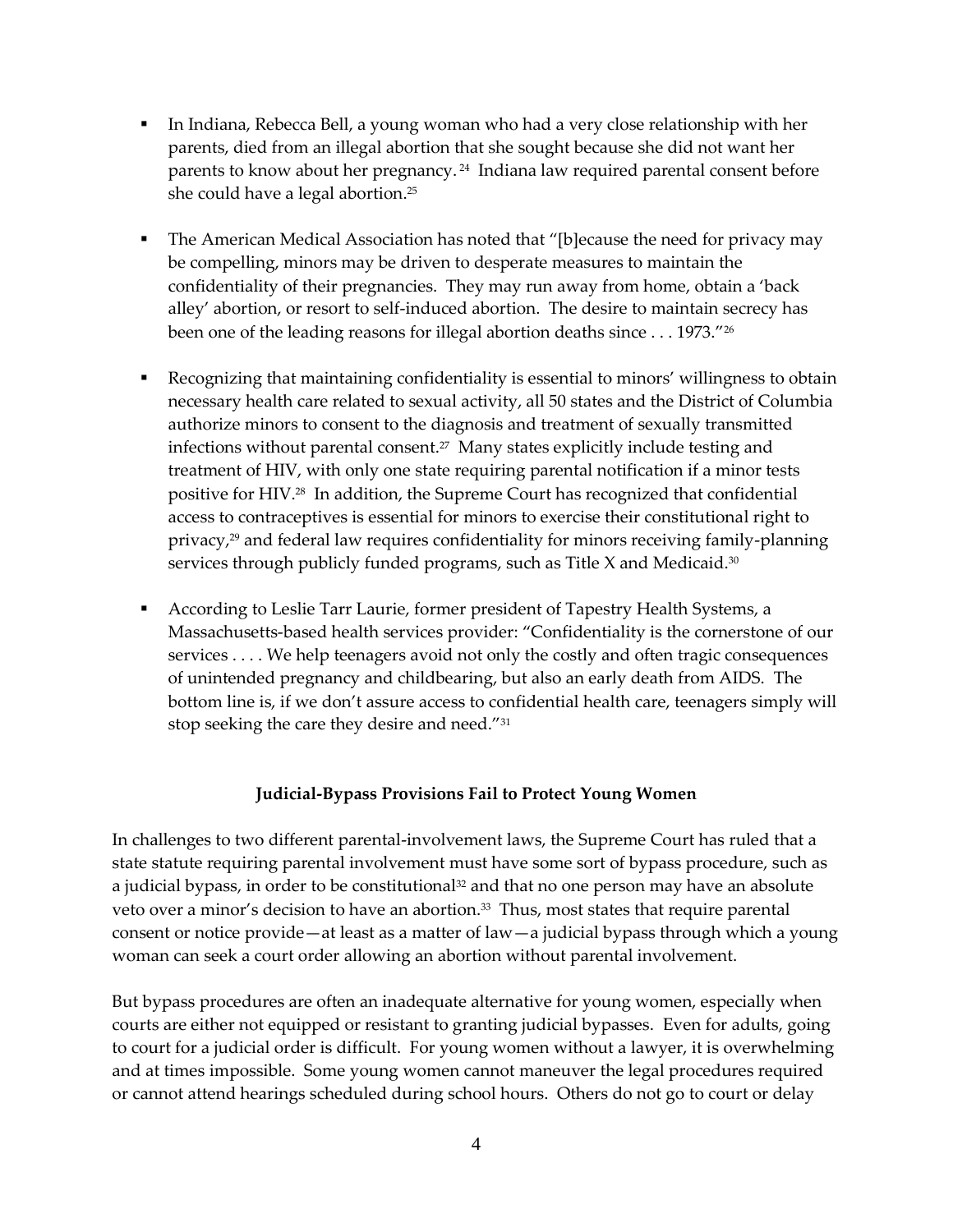going because they fear that the proceedings are not confidential or that they will be recognized by people at the courthouse. Many experience fear and distress and do not want to reveal intimate details of their personal lives to strangers.<sup>34</sup> The time required to schedule the court proceeding may result in a delay of a week or more, thereby increasing the health risks of the abortion.<sup>35</sup> And in many instances, courts are not equipped to handle bypass proceedings in accord with constitutional regulations.<sup>36</sup> Worse yet, some young women who do manage to arrange a hearing face judges who are vehemently anti-choice and who routinely deny petitions of minors who show that they are mature or that the bypass is in their best interest, despite rulings by the Supreme Court that the bypass must be granted in those circumstances. $^{\scriptscriptstyle 37}$ 

- In denying the petition of one young woman, a Missouri judge stated: "Depending" upon what ruling I make I hold in my hands the power to kill an unborn child. In our society it's a lot easier to kill an unborn child than the most vicious murderer. . . . I don't believe that this particular juvenile has sufficient intellectual capacity to make a determination that she is willing to kill her own child."<sup>38</sup>
- A Toledo, Ohio judge denied a bypass for a 17-year-old, an "A" student who planned to attend college and who testified she was not financially or emotionally prepared for college and motherhood at the same time, stating that the girl had "not had enough hard knocks in her life<sup>"39</sup>
- In Louisiana, a judge denied a 15-year-old a bypass petition after asking her a series of inappropriate questions, including what the minor would say to the fetus about her decision. Her request was granted only after a rehearing by six appellate court judges.<sup>40</sup>
- A Pennsylvania study found that of the 60 judicial districts in the state, only eight were able to provide complete information about Pennsylvania's judicial-bypass procedure. Some county courts referred minors to anti-choice crisis pregnancy centers that typically provide false and misleading information about abortion and pressure women to carry their pregnancies to term.<sup>41</sup>
- The Alabama Supreme Court upheld a trial court's denial of a petition for a 17-year-old because the minor's testimony appeared "rehearsed" and she did not show "any emotion." The trial court refused to find that the minor was mature and well-informed enough to make her own decision or that an abortion was in her best interests—despite the fact that the 17-year-old high school senior had a 3.0 grade point average, had been accepted to college, had discussed her options with the father of the fetus, had spoken to a doctor, a counselor, her godmother, and her 20-year-old sister, was able to describe the abortion procedure, was informed about its risks, and had testified that her legal guardian had thrown a teenage relative out of the house when she became pregnant.<sup>42</sup>

## **The Effects of Teenage Childbearing Can Be Devastating**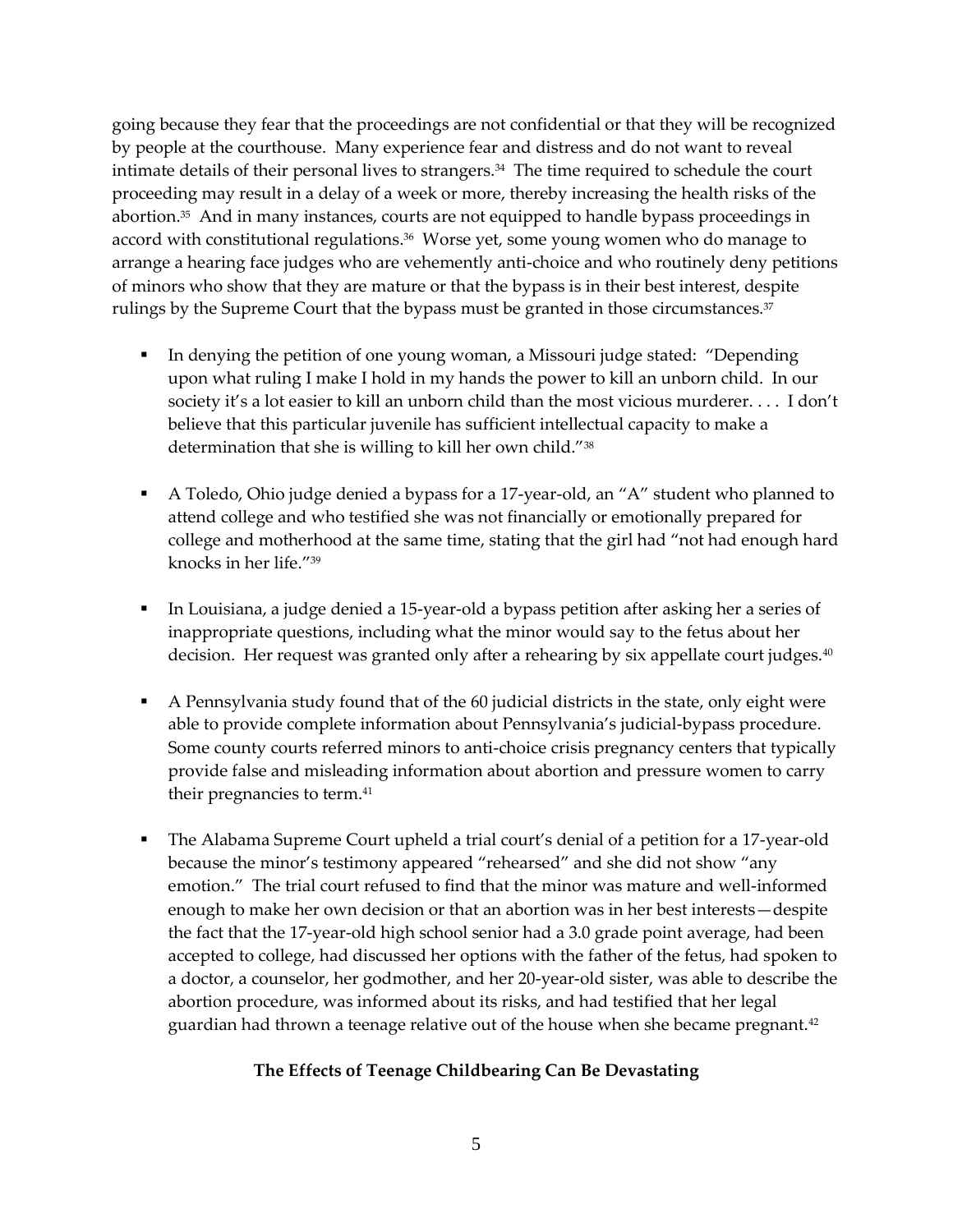The forced childbearing among teenagers that can result from parental-consent and notice laws can have devastating effects on the health and life chances of young women and their children.

- **•** Approximately three in 10 American women become pregnant before the age of 20.<sup>43</sup> About six percent of 15 to19 year olds become pregnant each year. 44
- Fewer than four in 10 teen mothers graduate from high school and less than two percent graduate college by age 30. <sup>45</sup>
- Forty-one percent of mothers who gave birth before age 20 were living in poverty within the first year of their child's birth, while the chances of living in poverty rose to 50 percent when their child reached the age of three. 46
- Nearly two-thirds of teen mothers received some type of public benefits within the first year after their children were born. 47
- Infants of teen mothers are 25 percent more likely to suffer from low birthweight (less than 5.5 pounds) than those born to older mothers.<sup>48</sup> The children of teenage parents have an increased risk of abuse and neglect and are more likely to become teenage parents themselves, thus perpetuating the cycle of poverty.<sup>49</sup>
- About two-thirds of children born to teen mothers earned a high-school diploma, compared to 81 percent of children born to older mothers.<sup>50</sup>
- Teen mothers are likely to have a second child relatively soon after their first about a quarter of teen mothers have a second child within 24 months of the first. This can further inhibit their ability to finish school, keep a job, and escape poverty.<sup>51</sup>

## **Making Abortion Less Necessary Among Teenagers Requires A Comprehensive Effort to Prevent Teen Pregnancy**

Given the potentially devastating consequences of teen pregnancy, abortion among teenagers should be made less necessary, not more difficult and dangerous. A comprehensive, evidencebased approach to promoting adolescent reproductive health and reducing teen pregnancy will require an array of components, including:

- age-appropriate, comprehensive sex education with medically accurate information;
- **EXECO** access to comprehensive health-care coverage, and confidential health services, including family planning,;
- community programs that offer young people practical life skills and encourage teens to delay sexual activity; and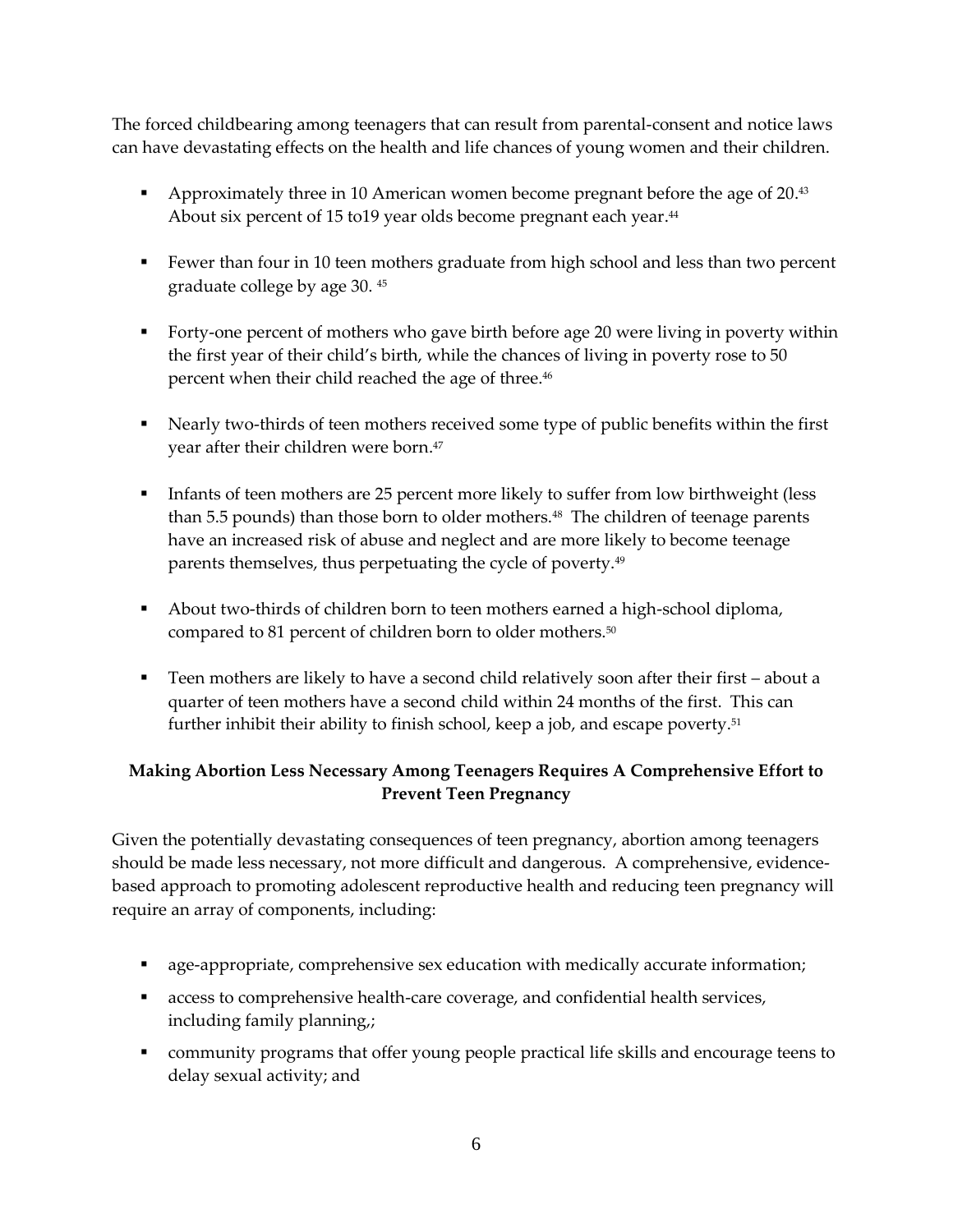Such an approach has never been implemented on a significant scale in the United States, and several studies of specific HIV-prevention and sex education programs demonstrate positive outcomes such as increased knowledge, delayed sexual activity, reduction in the frequency of sex, or increased contraceptive use.<sup>52</sup> The wisest policy gives teenagers the tools they need to avoid pregnancy and forsakes misguided efforts to insert the government into delicate family situations.

January 1, 2017

**\_\_\_\_\_\_\_\_\_\_\_\_\_\_\_\_\_\_\_\_\_\_\_\_\_\_**

*Notes:*

<sup>1</sup> The 38 states with enforceable mandatory consent and notice laws are: AL, AZ, AR, CO, DE, FL, GA, ID, IN, IL, IA, KS, KY, LA, ME, MD, MA, MI, MN, MS, MO, NE, NC, ND, NH, OH, OK, PA, RI, SC, SD, TN, TX, UT, VA, WV, WI, WY. NARAL Pro-Choice America & NARAL Pro-Choice America Foundation, *Who Decides?: The Status of Women's Reproductive Rights in the United States* (26th ed. 2017), *at*  [www.WhoDecides.org.](https://securemail.prochoiceamerica.org/owa/redir.aspx?C=d04ca74bf1c941ae94a9ac8588a272b8&URL=http%3a%2f%2fwww.WhoDecides.org)

<sup>3</sup> H.R.3682, 105th Cong. (1998); H.R.1218, 106th Cong. (1999); 145 Cong. Rec. H5122-23 (1999); 148 Cong. Rec. H (2002); S.661, 106th Cong. (1999); H.R.476, 107th Cong (2002); S.403, 109th Cong. (2006); S.2543, 110th Cong. (2008); S.1179, 111th Cong. (2009); S.167, 112th Cong. (2011); S.32 113th Cong. (2013). <sup>4</sup> H.R.748, 109th Cong. (2006); S.403, 109th Cong. (2006); H.R.1063, 110th Cong. (2007); H.R.634, 111th Cong. (2009); H.R.2299, 112th Cong. (2011); S.1241, 112th Cong. (2011); H.R.732 113th Cong. (2013); S.369, 113th Cong. (2013).

<http://reproductiverights.org/en/project/parental-involvement-laws> (last visited Dec. 4, 2015).

<sup>6</sup> Dennis, Amanda, Stanley K. Henshaw, Theodore J. Joyce, Lawrence B. Finer, & Kelly Blanchard.

<sup>10</sup> American Medical Association, Council on Ethical and Judicial Affairs, *Mandatory Parental Consent to* 

<sup>&</sup>lt;sup>2</sup> The five states with laws that are either enjoined or not enforced are: CA, MT, NV, NJ, NM. NARAL Pro-Choice America & NARAL Pro-Choice America Foundation, *Who Decides?: The Status of Women's Reproductive Rights in the United States* (26th ed. 2017), *at* [www.WhoDecides.org.](https://securemail.prochoiceamerica.org/owa/redir.aspx?C=d04ca74bf1c941ae94a9ac8588a272b8&URL=http%3a%2f%2fwww.WhoDecides.org)

<sup>5</sup> Center for Reproductive Rights, *Parental Involvement Laws* (Jan. 14, 2009) at

The Guttmacher Institute, *The Impact of Laws Requiring Parental Involvement for Abortion: A Literature Review* at page 3 (March 2009).

<sup>7</sup> Martin Donohoe, *Parental Notification and Consent Laws for Teen Abortions: Overview and 2006 Ballot Measures* MEDSCAPE Ob/Gyn & Women's Health, February 9, 2007.

<sup>8</sup> Gladys Martinez, Ph.D, Joyce Abma, Ph.D., and Casey Copen, Ph.D. *Educating Teenagers About Sex in the United States,* U.S. Department Of Health And Human Services; Center For Disease Control and Prevention; National Center For Health Statistics, Sept. 2010.

<sup>9</sup>Dennis, Amanda, Stanley K. Henshaw, Theodore J. Joyce, Lawrence B. Finer, & Kelly Blanchard. The Guttmacher Institute, *The Impact of Laws Requiring Parental Involvement for Abortion: A Literature Review* at page 3 (March 2009); Virginia G. Cartoof & Lorraine V. Klerman, *Parental Consent for Abortion: Impact of the Massachusetts Law*, 76 AMERICAN J. OF PUB. HEALTH 397-400 (1986); Stanley K. Henshaw, *The Impact of Requirement of Parental Consent on Minors' Abortions in Mississippi*, 27 FAMILY PLANNING PERSPECTIVES 120- 121 (1995). *But see* Theodore Joyce, Robert Kaestner, & Silvie Colman, *Changes in Abortions and Births and the Texas Parental Notification Law*, 354 New Eng. J. Med., 1031 (2006).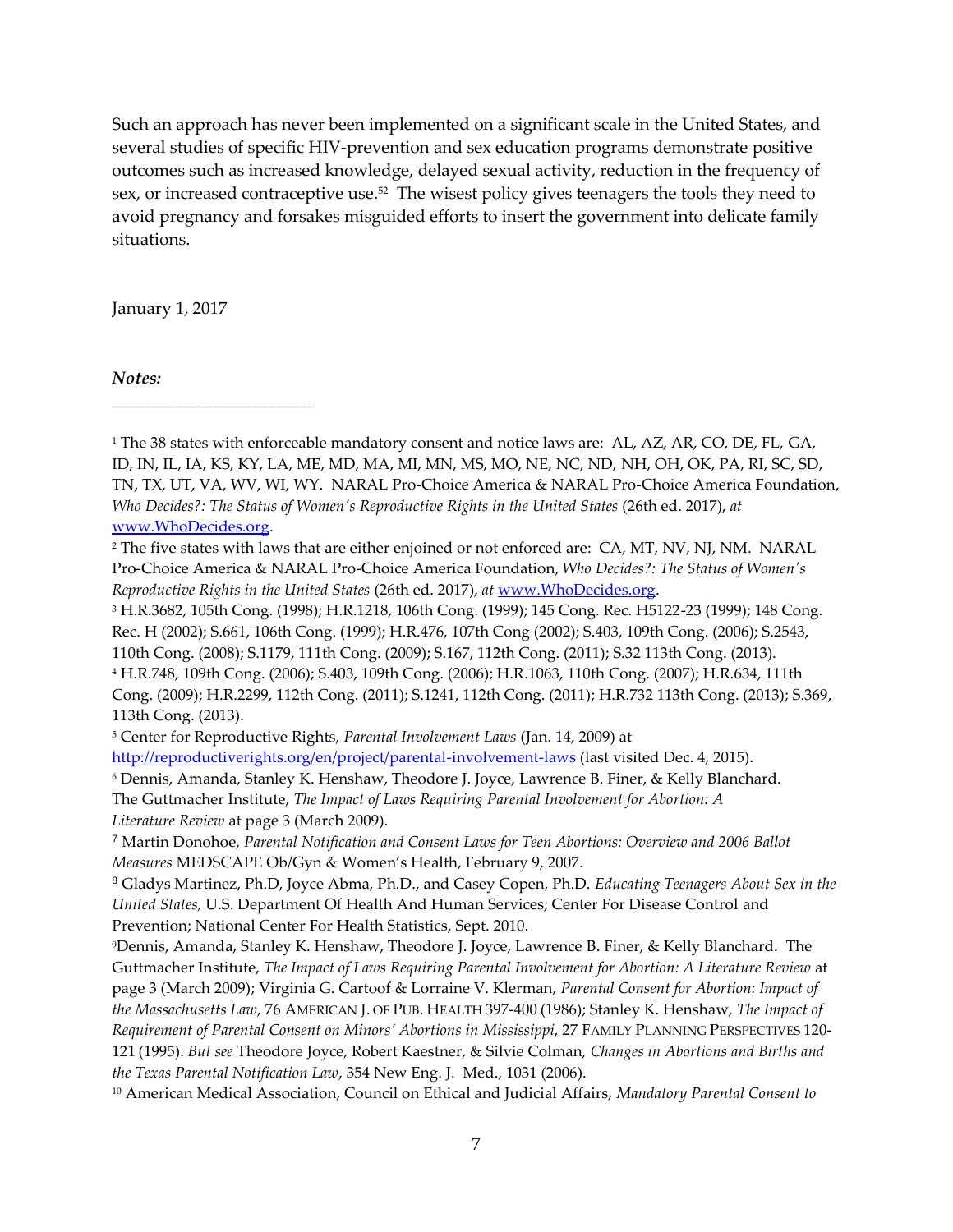*Abortion*, CODE OF MEDICAL ETHICS 1996-1997 EDITION, § 2.015 (issued June 1994) (based on the report, *Mandatory Parental Consent to Abortion* (issued June 1992) 269 JAMA 82-86 (1993)).

<sup>11</sup> American Academy of Pediatrics, Committee on Adolescence, *The Adolescent's Right to Confidential Care When Considering Abortion*, 97 Pediatrics 746 (1996).

<sup>12</sup> American Academy of Pediatrics Committee on Adolescence: counseling the adolescent about pregnancy options. Pediatrics. 1989; 83:135-7.

<sup>13</sup> American Public Health Association, "Adolescent Access to Comprehensive, Confidential Reproductive Health Care" Policy 9001, *Policy Statement,* 1990*).*

<sup>14</sup> Society for Adolescent Medicine, "Confidential Health Care for Adolescents", Position Statement, (2004).

<sup>15</sup> American Medical Women's Association "Principals of Abortion & Access to Comprehensive Reproductive Health Services" Position Paper *at* https://www.amwa-doc.org/wp-

content/uploads/2013/12/Abortion\_\_\_Access\_to\_Comprehensive\_Reprod\_Health\_Services1.pdf (last visited Dec. 4, 2015)

<sup>16</sup> American Psychological Association, "Parental Consent Laws for Adolescent Reproductive Health Care: What Does the Psychological Research Say?" *Fact sheet (*Feb. 2000*).*

<sup>17</sup> U.S. Department of Health and Human Services, Administration of Children, Youth and Families, Children's Bureau, *Child Maltreatment 2012* (2012) *at* http://www.acf.hhs.gov/programs/cb/resource/childmaltreatment-2012 (last visited Dec. 4, 2015).

<sup>18</sup> H. Amaro, et al., *Violence During Pregnancy and Substance Abuse*, 80 American J. of Pub. Health 575-579 (1990); University of Pittsburg Medical Center, *Information for Patients: Abuse During Pregnancy*, ED/JAW Rev. (March 2003).

<sup>19</sup> American Psychological Association, *Parental Consent Laws for Adolescent Reproductive Health Care: What Does the Psychological Research Say?* (Feb. 2000), citing A.B. Berenson, et al., *Prevalence of Physical and Sexual Assault in Pregnant Adolescents*, 13 J. of Adolescent Health 466-69 (1992).

<sup>20</sup> *Planned Parenthood of Southeastern Pennsylvania v. Casey*, 505 U.S. 833, 889 (1992) (citing expert witness testimony).

<sup>21</sup> Martin Donohoe, *Parental Notification and Consent Laws for Teen Abortions: Overview and 2006 Ballot Measures* MEDSCAPE Ob/Gyn & Women's Health, February 9, 2007; Stanley K. Henshaw & Kathryn Kost, *Parental Involvement in Minors' Abortion Decisions*, 24 FAMILY PLANNING PERSPECTIVES 197, 199-200 (1992).

<sup>22</sup> Helena Silverstein, Girls on the Stand: How Courts Fail Pregnant Minors (2007), quoting Melissa Jacobs, "Are Courts Prepared to Handle Judicial Bypass Proceedings?" *Human Rights* 32 (Winter 2005): 4.

<sup>23</sup> Margie Boule, *An American Tragedy*, SUNDAY OREGONIAN, Aug. 27, 1989.

<sup>24</sup> Rochelle Sharpe, *Abortion Law: Fatal Effect*, GANNETT NEWS SERVICE, Dec. 1, 1989; *60 Minutes*, (CBS television broadcast, Feb. 24, 1991) (videotape on file with NARAL Pro-Choice America).

<sup>25</sup> Ind. Code Ann. § 16-34-2-4 (Enacted 1973; Last Amended 2011).

<sup>26</sup> Council on Ethical and Judicial Affairs American Medical Association, *Mandatory Parental Consent to Abortion*, 269 JAMA 83 (1993).

<sup>27</sup> The Alan Guttmacher Institute, *An Overview of Minors' Consent Laws,* STATE POLICIES IN BRIEF, Sep. 1, 2014.

<sup>28</sup> The Alan Guttmacher Institute, *Minors' Access to STI Services,* STATE POLICIES IN BRIEF, Sept. 1, 2014. <sup>29</sup> *Carey v. Population Services International*, 431 U.S. 678 (1977).

<sup>30</sup> *New York v. Heckler*, 719 F.2d 1191 (S.D.N.Y. 1983) (striking down regulation requiring parental notification within 10 days of a Title X-funded family planning center providing prescription drugs or devices to unemancipated minor because such law conflicted with the program requirements of Title X); *Planned Parenthood Association of Utah v. Dandoy*, 810 F.2d 984 (10th Cir. 1987) (holding state law requiring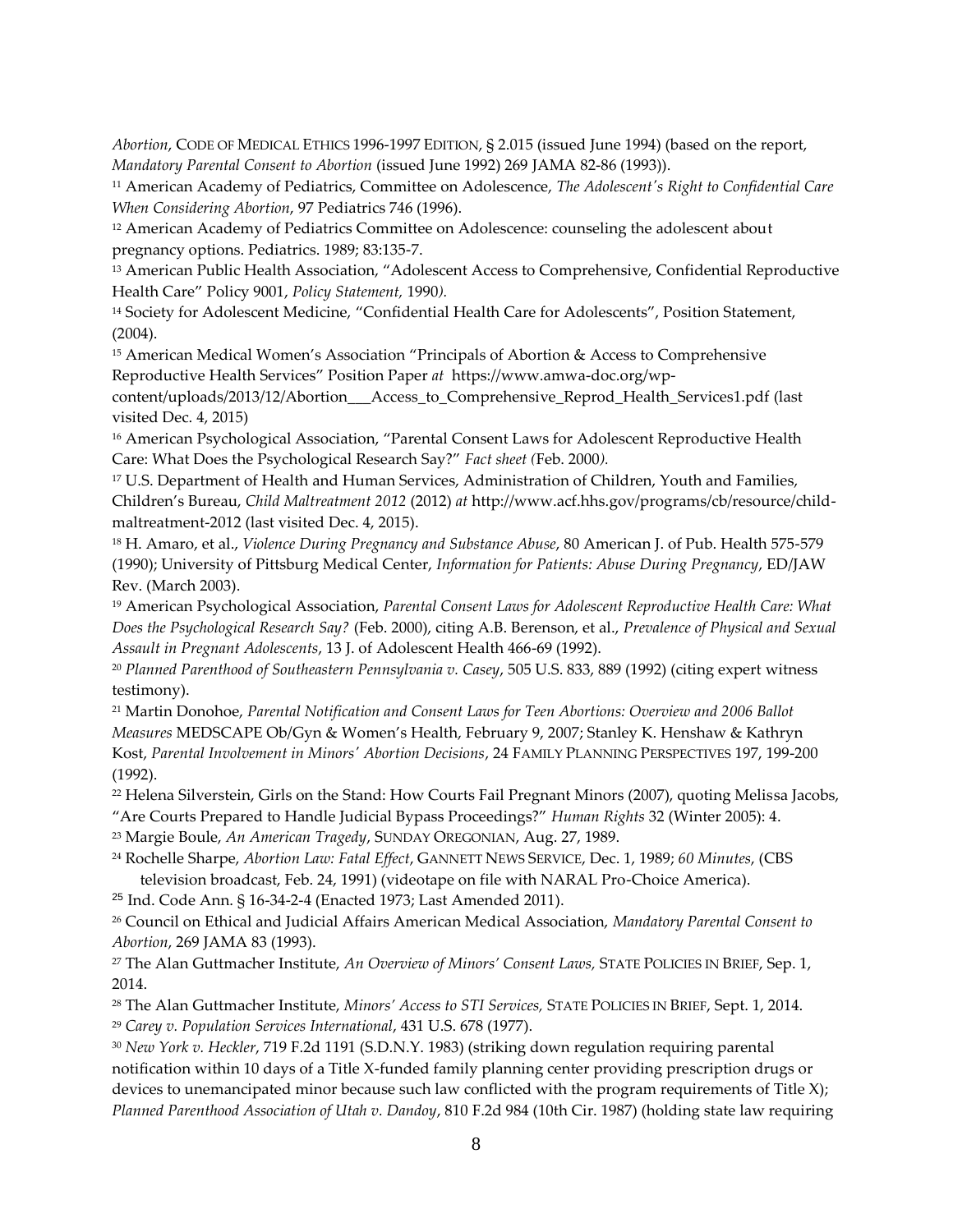parental consent for Medicaid conflicted with federal law, which requires states participating in the Medicaid program to provide family planning assistance to eligible minors without parental involvement).

<sup>31</sup> Heather Boonstra and Elizabeth Nash, *Minors and the Right to Consent to Health Care*, The Guttmacher Report on Public Policy Nol. 3. No. 4 (2000).

<sup>32</sup> *Hodgson v. Minnesota*, 497 U.S. 417, 420 (1990) (requiring a bypass procedure for a two-parent notification statute); *Ohio v. Akron Center for Reproductive Health*, 497 U.S. 502, 510 (1990) (requiring bypass procedures for parental consent statutes).

<sup>33</sup> *Planned Parenthood of Central Missouri v. Danforth*, 428 U.S. 52, 74 (1976).

<sup>34</sup> Fried, Marlene Gerber, *Abortion in the United States: Barriers to Access,* 4 Reproductive and Sexual Rights 174, 182 (2001) (discussing the impact of judicial bypass process on young women); *Hodgson v. Minnesota*, 648 F.Supp. 756, 763-64 (D. Minn. 1986).

35 . *Id.,* at 763; Dennis, Amanda, Stanley K. Henshaw, Theodore J. Joyce, Lawrence B. Finer, & Kelly Blanchard. The Guttmacher Institute, *The Impact of Laws Requiring Parental Involvement for Abortion: A Literature Review* at page 3 (Mar. 2009).

<sup>36</sup> Helena Silverstein & Leanne Speitel, *"Honey, I Have No Idea": Court Readiness to Handle Petitions to Waive Parental Consent for Abortion*, 88 Iowa L. Rev. 75 (2002); Helena Silverstein, Girls on the Stand: How Courts Fail Pregnant Minors (2007).

<sup>37</sup> *Hodgson v. Minnesota*, 497 U.S. 417, 420 (1990) (requiring a bypass procedure for a two-parent notification statute); *Ohio v. Akron Center for Reproductive Health*, 497 U.S. 502, 510 (1990) (requiring bypass procedures for parental consent statutes).

<sup>38</sup> Excerpt, St. Charles County Juvenile Court, reprinted in *T.L.J. v. Webster*, 792 F.2d 734, 738-739 n.4 (1986).

<sup>39</sup> Tamar Lewin, *Parental Consent to Abortion: How Enforcement Can Vary*, N.Y. TIMES, May 28, 1992, at A1. <sup>40</sup> National Abortion Federation (NAF) and the National Women's Law Center, The Judicial Bypass Procedure Fails to Protect Young Women, (undated) (factsheet).

<sup>41</sup> Helena Silverstein, *Road Closed: Evaluating the Judicial Bypass Provision of the Pennsylvania Abortion Control Act*, 24 Law and Social Inquiry 80, 83-84 (1999); NARAL, The Truth about Crisis Pregnancy Centers (Jan 1., 2016), *at* http://www.prochoiceamerica.org/media/fact-sheets/abortion-cpcs.pdf (last visited Dec. 4, 2015).

<sup>42</sup> *Ex Parte Anonymous*, 812 So.2d 1234 (Ala. Aug. 16, 2001); Bill Poovey, *Divided Court Upholds Denial of Abortion for Unemotional Teen*, Associated Press, Aug. 17, 2001.

<sup>43</sup> The National Campaign to Prevent Teen and Unplanned Pregnancy, *Counting it Up: What Policymakers Can Do* (2014), at http://thenationalcampaign.org/resource/counting-it-what-policymakers-can-do (last visited Dec. 4, 2015).

<sup>44</sup>Kost K and Henshaw S, *U.S. Teenage Pregnancies, Births and Abortions, 2010: National and State Trends and Trends by Age, Race and Ethnicity* (2014), at<http://www.guttmacher.org/pubs/USTPtrends10.pdf> (last visited Dec. 4, 2015).

<sup>45</sup> The National Campaign to Prevent Teen and Unplanned Pregnancy, *Why It Matters: Teen Childbearing, Education, and Economic Wellbeing (2012), at* http://thenationalcampaign.org/resource/why-it-matters-teenchildbearing-education-and-economic-wellbeing (last visited Dec. 4, 2015).

<sup>46</sup> The National Campaign to Prevent Teen and Unplanned Pregnancy, *Why It Matters: Teen Childbearing, Education, and Economic Wellbeing (2012), at* http://thenationalcampaign.org/resource/why-it-matters-teenchildbearing-education-and-economic-wellbeing (last visited Dec. 4, 2015).

<sup>47</sup> The National Campaign to Prevent Teen and Unplanned Pregnancy, *Why It Matters: Teen Childbearing, Education, and Economic Wellbeing (2012), at* http://thenationalcampaign.org/resource/why-it-matters-teenchildbearing-education-and-economic-wellbeing (last visited Dec. 4, 2015).